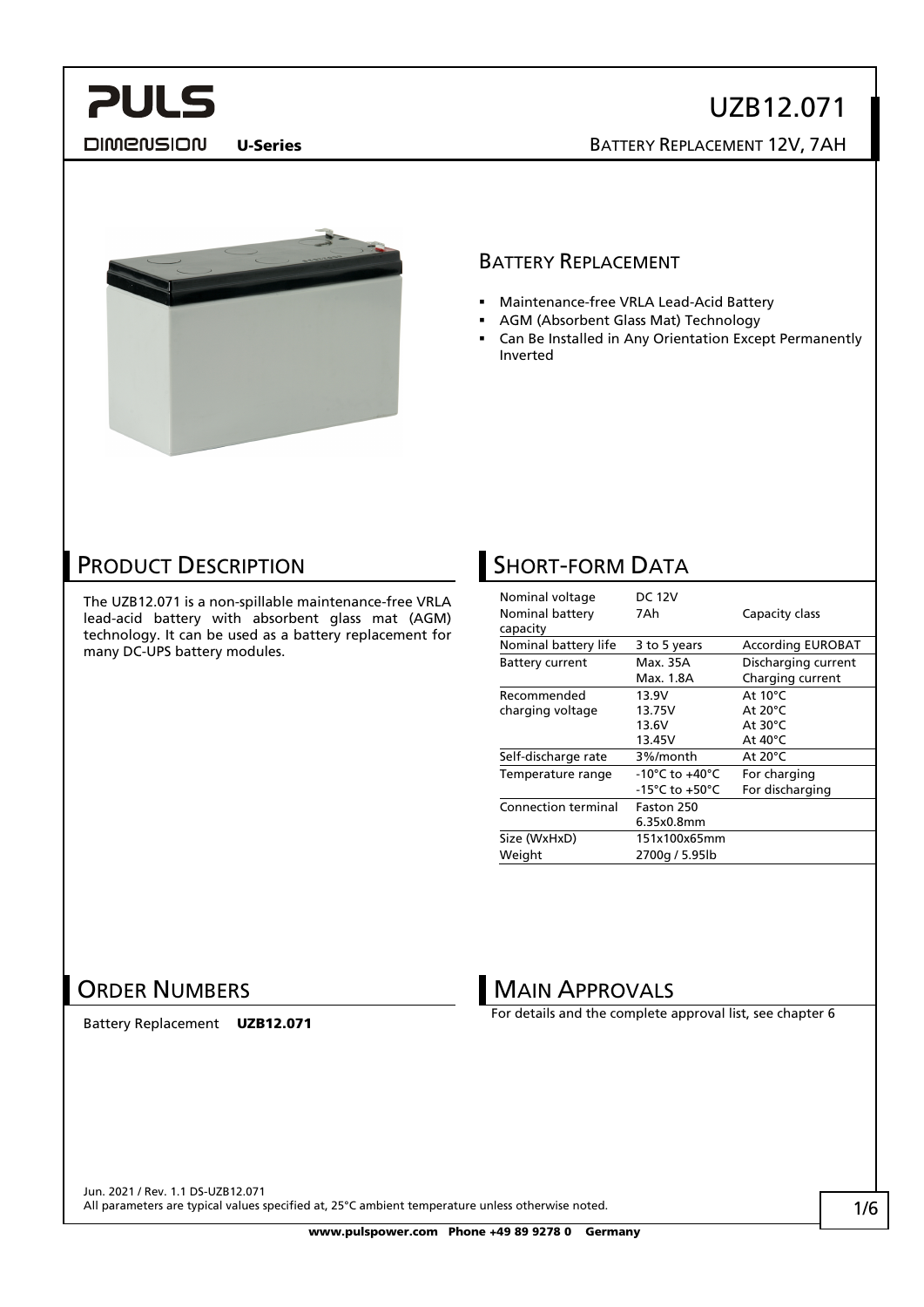DIMENSION

U-Series BATTERY REPLACEMENT 12V, 7AH

### INDEX

Page Page

- 1. Intended Use [.......................................................3](#page-2-0)
- 2. Instructions [for Disposal of the Batteries...........3](#page-2-1)
- 3. [Instructions for Battery Storage](#page-2-2) .........................3
- 4. Installation Instructions [......................................3](#page-2-3) 5. [Environment........................................................4](#page-3-1)

- 6. [Approved, Fulfilled or Tested Standards...........](#page-3-0) 4
- 7. [Regulatory Product Compliance](#page-3-2) ............................ 4
- 8. [Physical Dimensions and Weight.......................](#page-4-0) 5
- 9. [Recommendations for a Long Battery Life](#page-5-0) ....... 6

The information given in this document is correct to the best of our knowledge and experience at the time of publication. If not expressly agreed otherwise, this information does not represent a warranty in the legal sense of the word. As the state of our knowledge and experience is constantly changing, the information in this data sheet is subject to revision. We therefore kindly ask you to always use the latest issue of this document (available under www.pulspower.com).

No part of this document may be reproduced or utilized in any form without our prior permission in writing.

#### **A WARNING** Risk of electrical shock, fire, personal injury or death.

- Do not short-circuit the battery poles or power wires and always check correct battery polarity.
- Do not modify or repair the unit.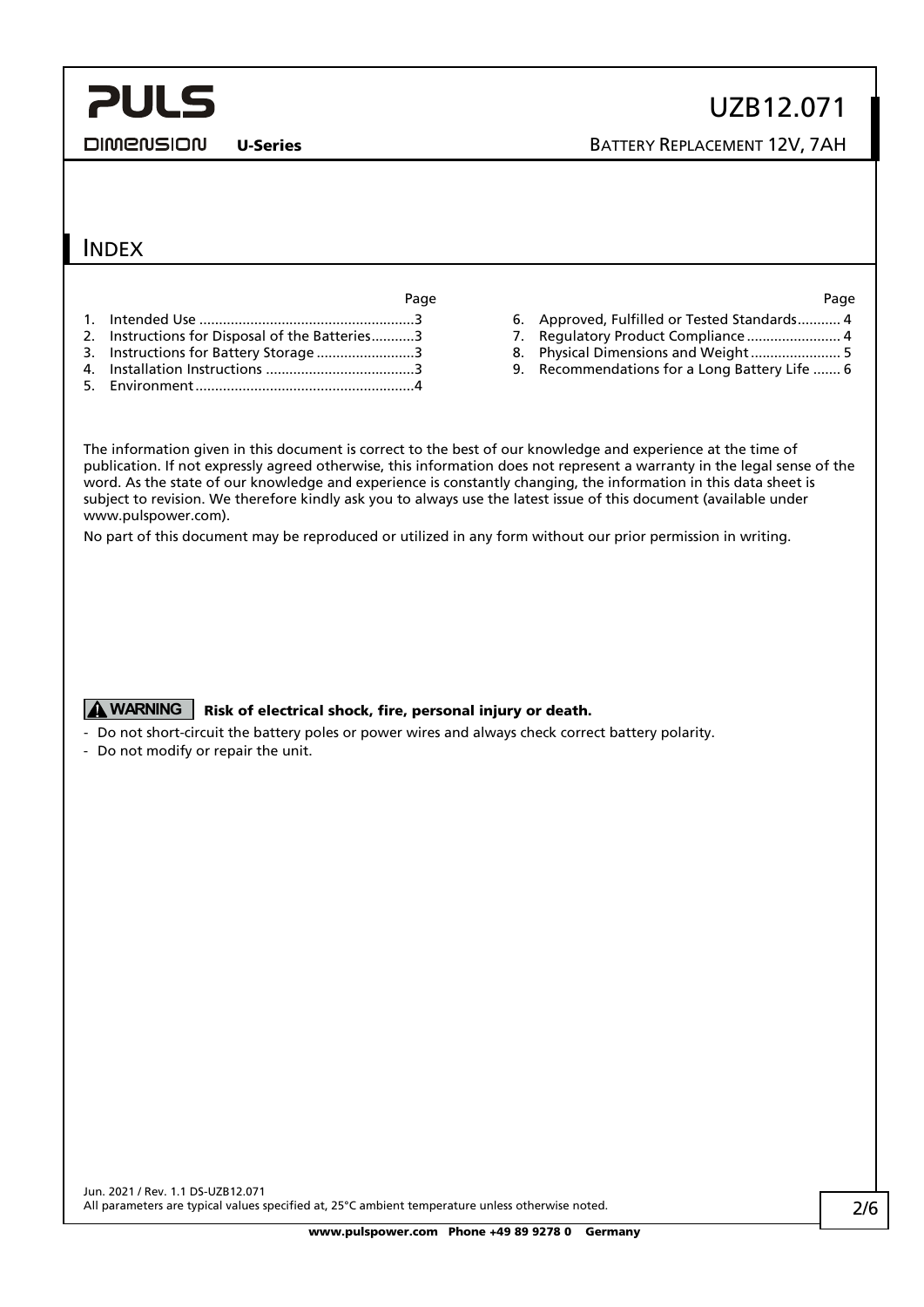DIMENSION

U-Series BATTERY REPLACEMENT 12V, 7AH

### <span id="page-2-0"></span>1. INTENDED USE

The battery is intended to be used as a battery replacement for DC-UPS systems. C heck the product datasheet of the DC-UPS or the battery module to confirm that it is suitable for the desired device.

### <span id="page-2-1"></span>2. INSTRUCTIONS FOR DISPOSAL OF THE BATTERIES

Always dispose batteries through a recycling organization. Optionally, batteries can be returned to the supplier or the battery manufacturer. Batteries must be completely discharged before recycling.

### <span id="page-2-2"></span>3. INSTRUCTIONS FOR BATTERY STORAGE

Do not store batteries or battery modules at temperatures higher than 25°C or performance and lifetime may change. Before initial use, check the last charging which is marked on the battery. If it is older than 9 month, replace the battery.

Do not store batteries longer than 9 months without charging or performance and lifetime may change. Every 9 months or whenever the open circuit voltage (OCV) falls below 12.6V, the battery module should be charged. Apply a charging voltage of 13.8V (at 25°C) for 72 hours. Batteries with an OCV below 12V should be disposed. Frequently charging below +5°C reduces the lifetime of the battery.

### <span id="page-2-3"></span>4. INSTALLATION INSTRUCTIONS

Do not short-circuit the battery poles or power wires and always check correct battery polarity.

Install the device in a cool area inside an enclosure providing protection against electrical, mechanical and fire hazards.

Do not cover or block the pressure release valves of the battery. Do not install the battery with the valve pressure releases on the bottom side. Hydrogen gas can be released via pressure relief valves. It will form an explosive mixture in air when the concentration exceeds 4% in volume. It is mandatory to ensure sufficient ventilation of the battery. The necessary ventilation and air flow must be calculated according to EN 50272-2.

The device is designed for pollution degree 2 areas in controlled environments. No condensation or frost allowed.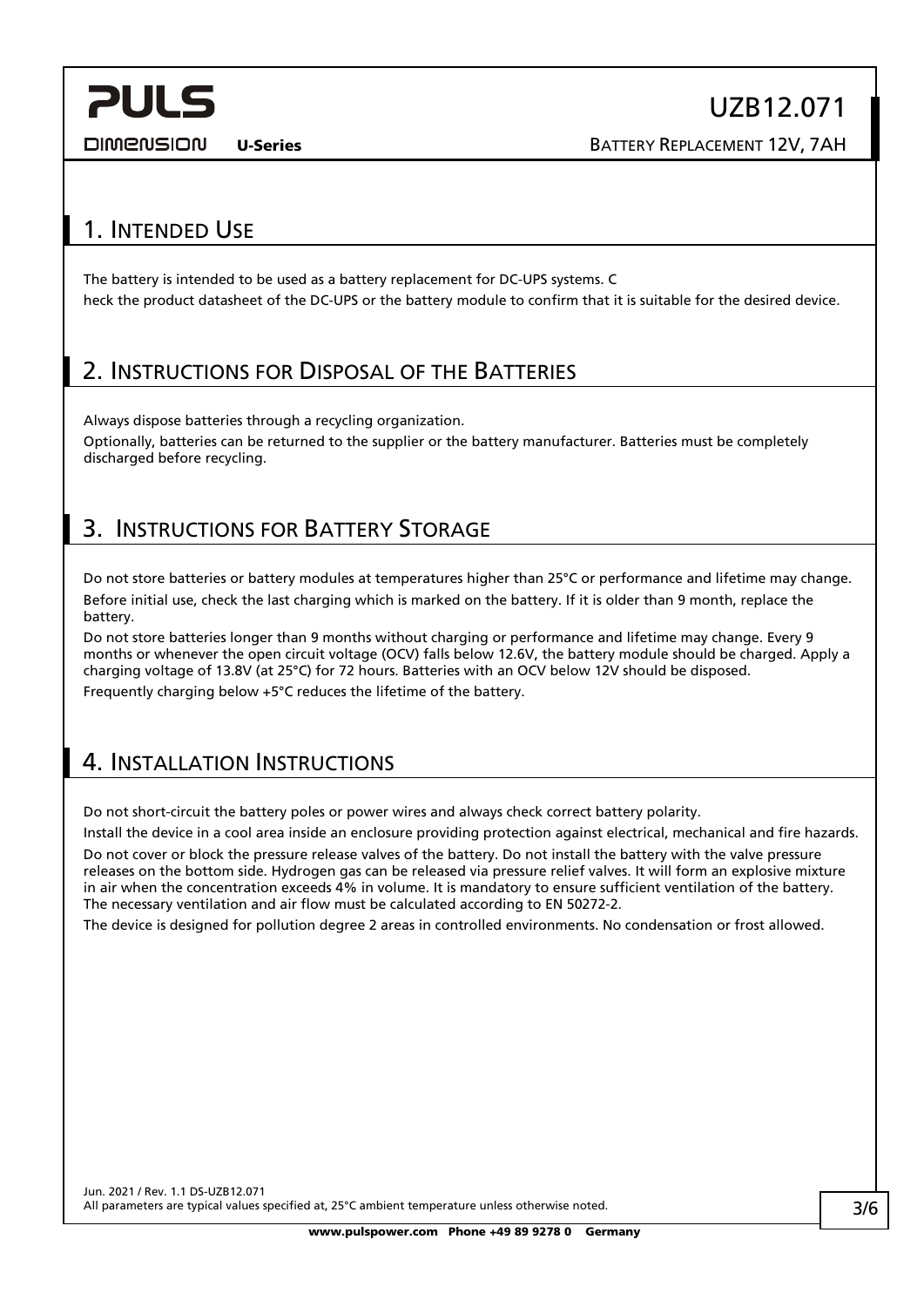**DIMENSION** 

## UZB12.071

U-Series BATTERY REPLACEMENT 12V, 7AH

### <span id="page-3-1"></span>5. ENVIRONMENT

| Operational temperature*)                                                                                                                                                                                                                                                                                                   | -10°C to +40°C (14°F to 104°F)                                        | For charging<br>Frequently charging below +5°C (41°F) reduced<br>the lifetime of the battery                                                                                                                                     |
|-----------------------------------------------------------------------------------------------------------------------------------------------------------------------------------------------------------------------------------------------------------------------------------------------------------------------------|-----------------------------------------------------------------------|----------------------------------------------------------------------------------------------------------------------------------------------------------------------------------------------------------------------------------|
|                                                                                                                                                                                                                                                                                                                             | -15°C to +50°C (5°F to 122°F)                                         | For discharging                                                                                                                                                                                                                  |
| Storage temperature                                                                                                                                                                                                                                                                                                         | -20°C to +50°C (-4°F to 122°F)                                        | For storage and transportation<br>Recommendation:<br>Do not store at temperatures higher than 25°C<br>or performance and lifetime may change.                                                                                    |
| Humidity                                                                                                                                                                                                                                                                                                                    | 5 to 95% r.h.                                                         | IEC 60068-2-30<br>Do not energize while condensation is present                                                                                                                                                                  |
| Vibration sinusoidal                                                                                                                                                                                                                                                                                                        | $±4mm$ at 16.7Hz<br>fixed frequency for 1 hour                        | Vibration in vertical mounting orientation<br>according to IEC/EN 61056-1                                                                                                                                                        |
| Shock                                                                                                                                                                                                                                                                                                                       | free fall from 20cm<br>onto a wooden floor                            | Shock with bottom down orientation<br>according to IEC/EN 61056-1                                                                                                                                                                |
| Altitude                                                                                                                                                                                                                                                                                                                    | 0 to 6000m (0 to 20 000ft)                                            |                                                                                                                                                                                                                                  |
| Degree of pollution                                                                                                                                                                                                                                                                                                         | $\mathcal{P}$                                                         | According to IEC 62477-1, not conductive                                                                                                                                                                                         |
| $\mathbf{a}$ and $\mathbf{a}$ and $\mathbf{a}$ and $\mathbf{a}$ and $\mathbf{a}$ and $\mathbf{a}$ and $\mathbf{a}$ and $\mathbf{a}$ and $\mathbf{a}$ and $\mathbf{a}$ and $\mathbf{a}$ and $\mathbf{a}$ and $\mathbf{a}$ and $\mathbf{a}$ and $\mathbf{a}$ and $\mathbf{a}$ and $\mathbf{a}$ and<br>$\cdot$ $\cdot$ $\cdot$ | $\mathbf{r}$ , and $\mathbf{r}$ , and $\mathbf{r}$<br>$\sim$ 1 $\sim$ | $\mathbf{r}$ , and the set of the set of the set of the set of the set of the set of the set of the set of the set of the set of the set of the set of the set of the set of the set of the set of the set of the set of the set |

\*) Operational temperature is the same as the ambient temperature and is defined as the air temperature 2cm below the unit.

## <span id="page-3-0"></span>6. APPROVED, FULFILLED OR TESTED STANDARDS



UL 1989 Vendor Certificate<br>
The Standard for Standard Standard Standard Standard Standard Standard Standard Standard Standard Standard St Standard for Standby Batteries UL94: HB

## <span id="page-3-2"></span>7. REGULATORY PRODUCT COMPLIANCE

| <b>WEEE Directive</b>      | $\boxtimes$<br>المستحدث | <b>Manufacturer's Statement</b><br>EU-Regulation on Waste Electrical and Electronic Equipment<br>Registered in Germany as business to business (B2B) products. |
|----------------------------|-------------------------|----------------------------------------------------------------------------------------------------------------------------------------------------------------|
| <b>EAC TR Registration</b> | EAT                     | <b>EAC Certificate</b><br>EAC EurAsian Conformity - Registration Russia, Kazakhstan<br>and Belarus<br>8507208008, 8507202000, 8507600000, 8507800000           |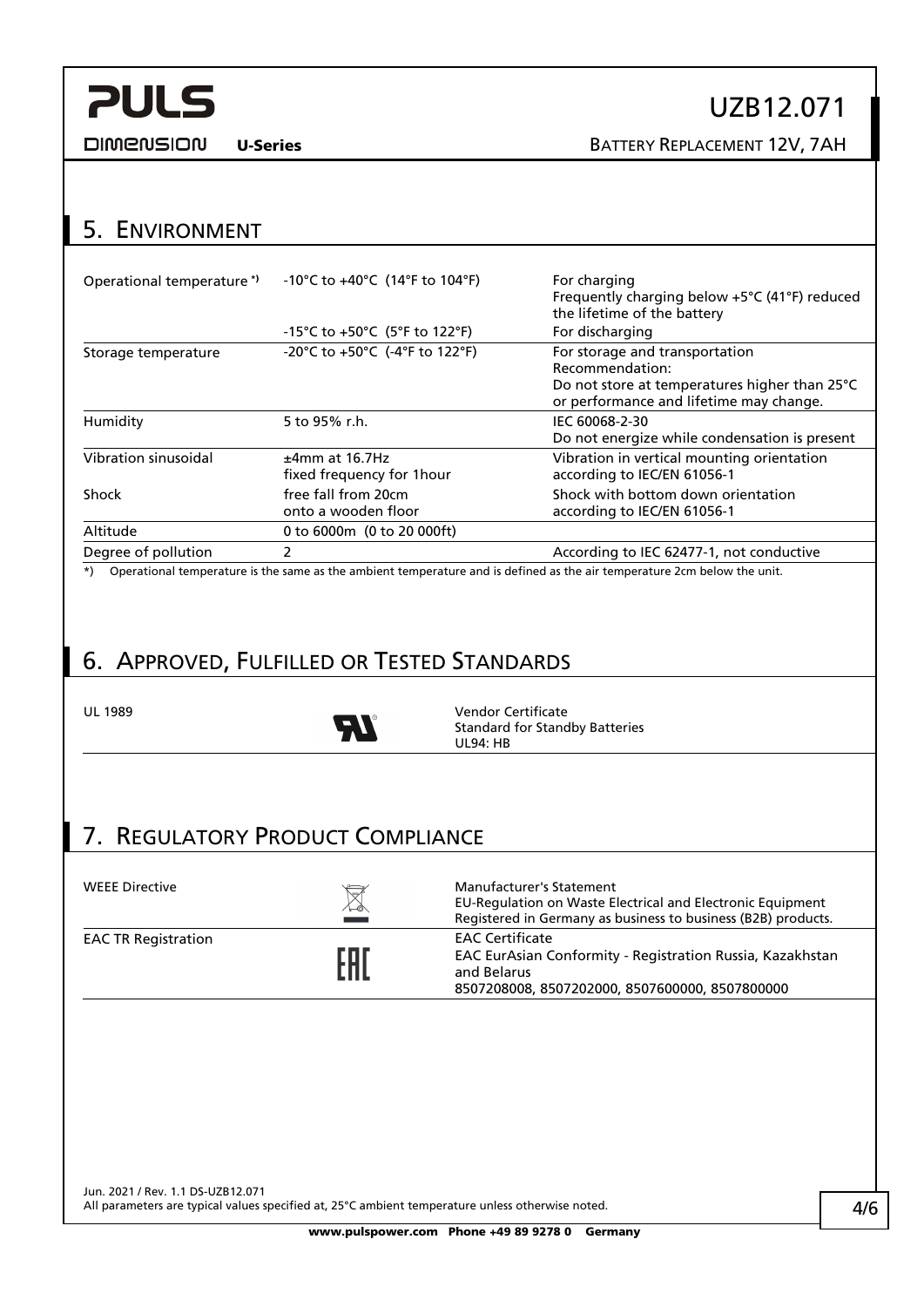UZB12.071

**DIMENSION** 

U-Series BATTERY REPLACEMENT 12V, 7AH

## <span id="page-4-0"></span>8. PHYSICAL DIMENSIONS AND WEIGHT

| Width  | $151$ mm / 5.94" |                    |  |
|--------|------------------|--------------------|--|
| Height | 94mm / 3.70"     | Container height   |  |
| Height | 100mm / 3.94"    | With battery poles |  |
| Depth  | $65$ mm / 2.56"  |                    |  |
| Weight | 2700g / 5.95lb   |                    |  |
|        |                  |                    |  |